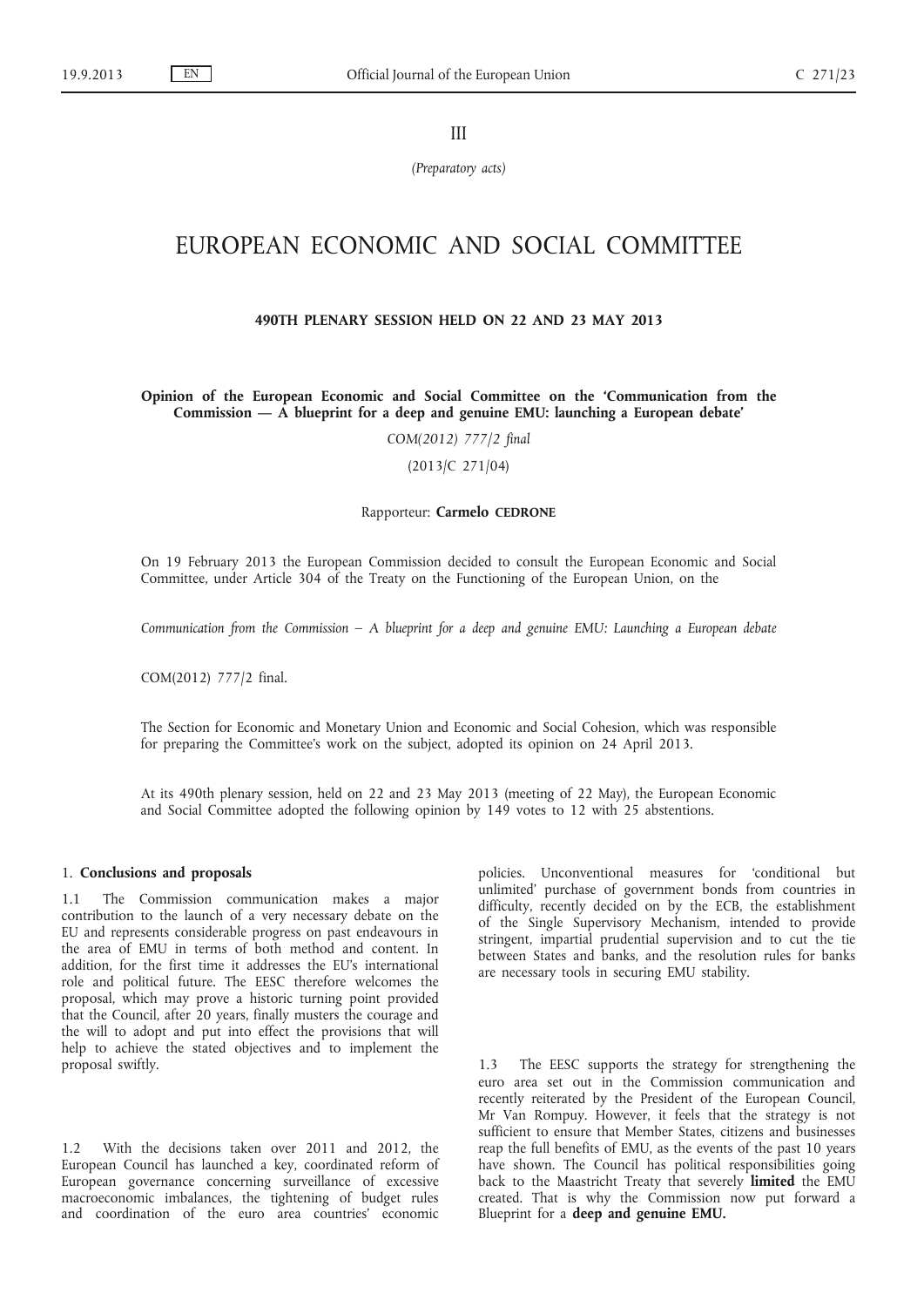1.4 In order to be able to give EMU greater stability and ensure economic and employment growth in the euro area countries, more incisive measures such as a growth plan and bolder economic integration mechanisms are needed, starting right now rather than in the medium-to-long term, and they must be implemented simultaneously by the Council. What is needed, in other words, is a mix of macro- and microeconomic policies, a strong commitment, a sense of solidarity, trust and belonging among Member States and between the Member States and the EU, not forgetting that the primary goal of the measures being discussed must be to benefit all the people.

1.5 While the EESC welcomes the communication, it notes that, even if everything were to be made operational, any substantial effects would be unlikely, particularly as regards the decision-making method, as there is no tangible proposal on political union to give the euro a home. The same applies to debt, coping with asymmetric shocks, growth, competitiveness and employment (where impact studies should be systematic). These are all limitations in the present situation.

1.6 The EESC points out that it has already drawn up opinions and recommended solutions regarding most of the Commission's current proposals, particularly those relating to the limitations of EMU, the ECB, growth and sovereign debt (1). The steps forward taken by the Commission and the Council thus far are a good basis for pursuing the work in this area. Therefore, the EESC welcomes the fact that the Commission has decided to give guidance for the future on these issues, and hopes that this will prove the right time for the Council to take swift, tangible measures on debt and growth, thus achieving a genuine qualitative leap.

1.7 Whereas the most recent decisions taken by the EU, referred to in the communication, are – albeit only partially – appropriate for the macroeconomic framework, the microeconomic proposals regarding the production sectors, which are the only sectors that can relaunch growth, are inadequate. The Commission document seeks to open a debate on EMU, an issue that goes far beyond fiscal consolidation and macroeconomic policies. Microeconomic policies are also needed, such as, for example, a genuine industrial compact.

1.8 Moreover, the Commission proposal would receive a more resounding endorsement if, in the various phases set out for launching the measures needed to make EMU more stable and efficient, more explicit references were made to the need to pursue European policies that are in line with this aim, defining the envisaged areas for action and the new elements to be introduced to make European spending more streamlined and effective as well.

1.9 The Commission can and must help implement the reforms that are essential to increase the competitiveness of national production and administrative systems, adopting innovative criteria and methods for intervention in the area of the single market, Structural Fund management and the principal common policies. Moreover, it should take its cue from the innovations introduced by the ECB and propose equally substantial changes – as repeatedly called for by the EESC – to the implementation of the European policies that most affect the EU's most vulnerable areas, regions and sectors.

1.10 As regards the ECB, full use must be made of its structure to boost growth and employment and its role as lender of last resort. A demonstration that the euro area countries were intent on taking this path would help consolidate faith in the ECB and the euro and combat speculative attacks, particularly when it comes to those countries with the greatest budgetary difficulties.

1.11 The stability of the euro cannot be entrusted solely to the ECB and common monetary policy, leaving the Member States completely free to conduct their fiscal and budgetary policies. The EESC believes that **fiscal union with a view to a single euro area budget** cannot, as envisaged in the communication, be postponed to the longer term but must, along with the single currency and single banking supervision, become the other pillar on which to build EMU stability in the short and medium term, thus reassuring the markets of the coherence of the European project.

1.12 With regard to the **institutional proposals**, the Commission is making a considerable effort. The EESC believes it is useful that institutional considerations are on the agenda at last, as they underpin the Commission's innovative proposals, including political union; a completely new proposal. However, it feels that most of the proposals are rooted in the current framework, making very limited progress, and will therefore fail to resolve anything if the Council does not go further and treats the proposals simply as pointers for action.

<sup>(</sup> 1) OJ C 143, 22.5.2012, p. 10.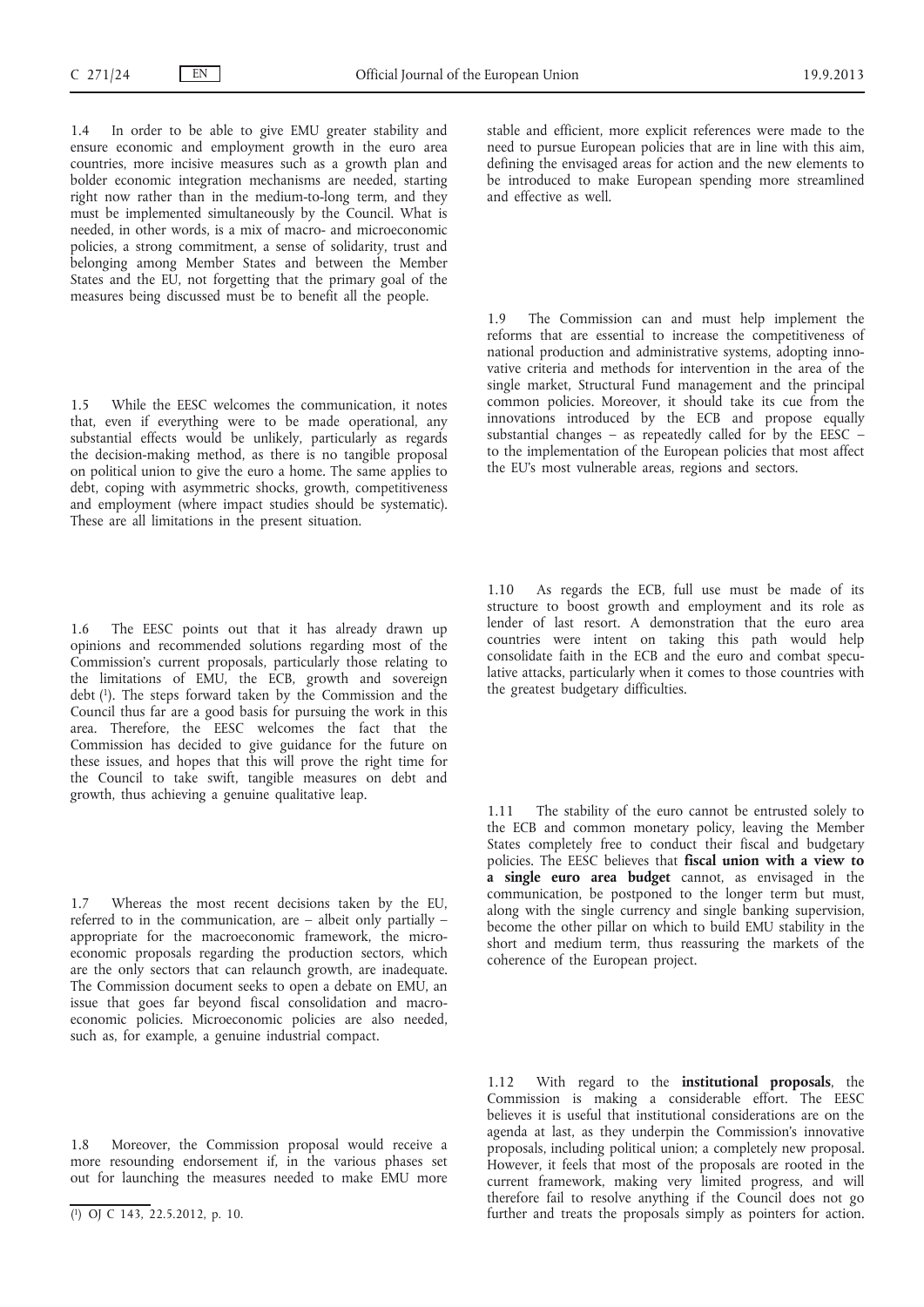1.13 They may constitute another intermediate stage, but, on the basis of what has already been proposed and approved, the EESC, which should be a part of this process, considers that the time for half-way measures on certain matters has passed and it is now time for a qualitative leap in terms of both policy content and the decision-making process for implementing these policies, with no more pretence so that the constant refrain that 'genuine' policies, 'genuine EMU', 'genuine' political union, etc. are needed does not strike up again afterwards. **Action** must be taken **now**, more resolutely and swiftly, both to **halt the recession** that has struck a large part of the EU and to fill the gaps that have been left unattended to for some time and which the international financial crisis has simply blown apart.

1.14 The EESC calls on the Council, taking its cue from the Commission proposals, to act more boldly and clearly in terms of respect for the agreements reached and of responsibilities to advance proposals to be adopted and implemented, more specifically, extending majority voting to all subject areas, starting with economic and employment policy, with a view to amending the Treaty.

1.15 Gist of the EESC proposals

1.15.1 Therefore, to achieve genuine EMU, the EESC believes it necessary in the immediate term (without amending the Treaty) to:

- launch a European growth initiative, as austerity alone will not suffice to meet any of the criteria set by the EU;
- introduce a convergence instrument to ensure solidarity and help overcome the economic asymmetries between countries. Micro-level measures could be taken to help the countries worst affected by the crisis, to reduce youth unemployment (e.g. giving an EU contribution for each young person hired), in other words introducing positive conditionality;
- implement a solution to the debt issue, as called for by the Commission itself and the EESC, to address the problems facing all the countries that have adopted or will adopt the euro;
- rapidly implement banking union and European supervision;
- complete the single market in all sectors (fiscal, financial, banking, energy, services, research and innovation, etc.)
- reduce the fragmentation of the credit market in order to ensure a level playing field where the cost of credit is the same in all Member States.

1.15.2 In the medium and/or long terms, possibly with changes to the Treaty, it is necessary to:

— establish genuine EU economic governance alongside monetary, financial and fiscal governance, not least in order to ensure greater consistency between EU and state policies;

— complete the mandate of the ECB;

- strengthen the decision-making method and structures by forming a single entity in order to provide governance for the euro, complete and unify the current system and implement fiscal union, starting by creating a joint euro area budget and also introducing a solidarity mechanism to reduce economic imbalances between countries;
- implement a social compact for social union, involving the social partners and organised civil society;
- establish political union on the basis of enhanced cooperation, not least so as to enable the euro to speak with one voice, and establish a more democratic, transparent decision-making process. It might be useful to this end to give the next EP constituent powers along with the Council;
- give the EU a more representative role in international bodies.

## 2. **General comments: key points**

2.1 The Committee is aware that we are discussing one of the most complicated issues of the day. Europe is entering a new phase of closer integration and this entails a number of courageous steps. The EESC greatly welcomes the launch of a debate on the future of EMU as a first step in this direction and points out that the macroeconomic reality in the EMU is a result of microeconomic decisions. Macroeconomic and microeconomic policies should therefore be aligned towards achieving the same overall objectives.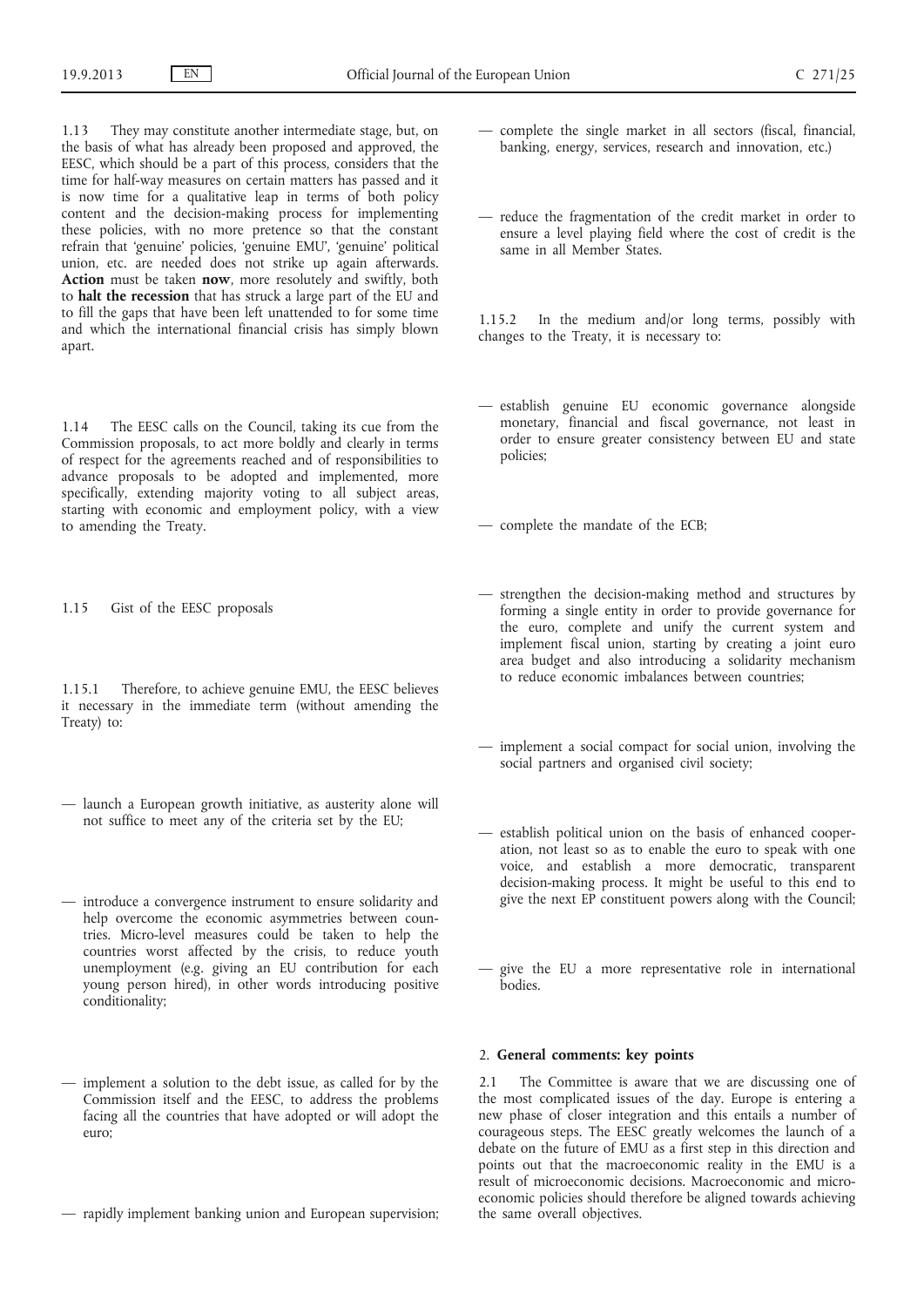2.2 Article 9 of the Treaty on the Functioning of the European Union, supplemented by Articles 151 and 153, essentially state that in defining its policies and activities the EU must take into account promotion of a high level of employment, improvement of living and working conditions and the fight against exclusion. The EESC is surprised to note that none of these requirements are addressed by the communication in question as being part of the goal of a 'deep and genuine Economic and Monetary Union'. In addition to calling for explicit reference to these objectives, the EESC advocates greater monitoring (impact analyses) of the effects of economic and monetary policies on social situations and the labour market and measures to eliminate their potentially harmful economic and social consequences.

2.3 None of the Commission's proposals for more stable, credible EMU can actually come to fruition (in either the short or medium-long terms) unless the Member States, particularly the countries worst affected by the economic and financial crisis, start to experience growth once more, to find a solution to the issues of employment and unemployment (which is rising sharply, especially among young people) and to reduce the perennial disparities between countries. Equally, however, nothing will be achieved if the Council and the Eurogroup do not take on board the Commission's suggestions and progress with the reforms necessary to complete EMU, which have been due for 20 years, and if the Member States do not make every effort to achieve this aim and manage part of each country's sovereignty together, as is necessary to this end.

2.4 The Commission's main concern is to ensure coordination of the member countries' economic policies by means of a coordinated series of measures and instruments to increase convergence between budgetary policies and supervisory systems. This should serve to alleviate the most indebted countries' difficulties in financing public debt and complying with the rigorous plans for debt reduction and sustainability proposed by the Commission and recently approved by the member countries (Fiscal Compact). However, to restore the confidence of the public and the markets, the measures taken at national level must fit in with a common, European approach and produce tangible, positive effects for people and businesses; this means greater consistency between national-level macroeconomic policies and microeconomic policies (young people, labour market, social security, etc.).

2.5 A large number of the euro area countries have entered their fifth year of negative growth and the forecasts for the coming years predict only very slight improvements in terms of the principal macrovariables. The Commission's proposals on strengthening EMU call for other comments and/or measures if they are to be credible and form the basis of a large-scale, consensual debate on the future of EMU involving not just experts but the whole of European civil society.

2.6 In accordance with the commitments they have made with the EU, the euro area countries must continue with tough budgetary policies over the coming years, which could primarily be achieved through reforms aimed at streamlining the structure of national budgets, in terms both of spending and of public revenue, with all due regard for fair distribution and the effects of fiscal multipliers. That would allow budgetneutral efficiency gains without cuts being made in sectors where expenditure is essential for economic growth and social welfare such as health, social security systems, education, research and innovation, and infrastructure  $(2)$ .

2.7 These national measures need to go hand in hand with European measures necessary for economic growth, employment and investment recovery such as: improving the operation of the national labour markets with a view to integrating them within the euro area, including through macroeconomic dialogue (3), partial mutualisation of public debt in order to curb speculation, the issuing of euro bonds by the EIB and the EIF to finance growth and attract global savings surpluses (4), the possibility of excluding from public debt certain structural investments necessary to set a virtuous growth cycle in motion, and, lastly, greater focus on industrial policy by both national governments and European policymakers.

2.8 Responsibility for implementing these policies lies with the Member States' governments, but, by virtue of its institutional prerogatives and its role managing EU budgetary resources, the Commission must ensure that they are implemented, thus helping to limit the disparities and imbalances that are still present between the various regions.

2.9 Moreover, the EESC would point out that the Commission's analysis of the historical aspects of EMU does not raise the genuine economic and political limitations that were inherent when the euro was created and that are the main cause of the crisis affecting the euro and the EU. It is equally strange for an EMU analysis not to mention or evaluate the Maastricht criteria, the 'singleness' of the monetary policy or the economic asymmetries between the countries concerned. Furthermore, it seems untenable to blame the 2008 crisis entirely on debt rather than on the political weakness of the

<sup>(</sup> 2) OJ C 133, 9.5.2013, p. 44.

 $(3)$  Idem.

<sup>(</sup> 4) See footnote 1.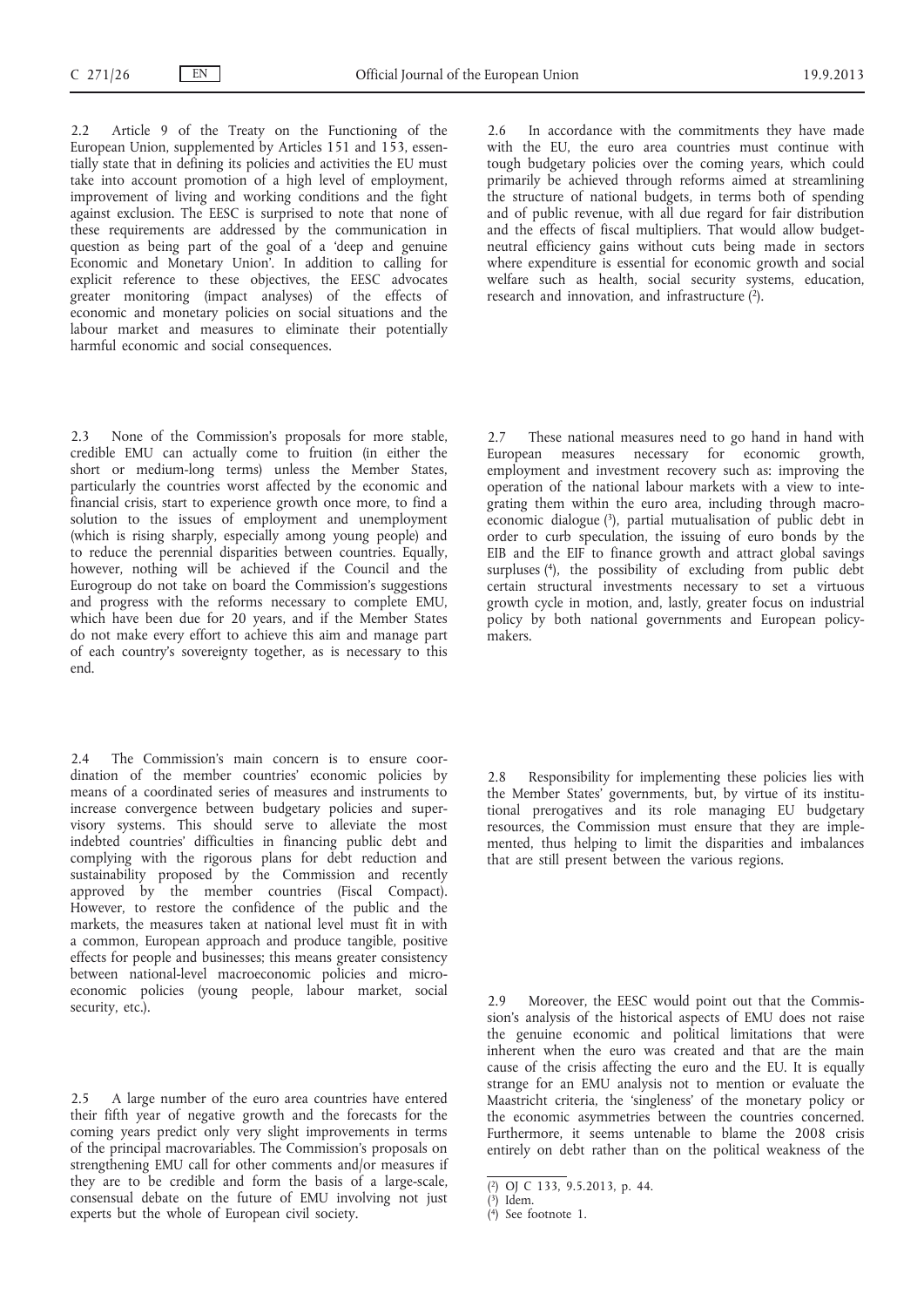EU and the national governments, particularly considering that right from the start of EMU the Member States have systematically refused to launch a debate on coordination of fiscal and budgetary policies.

2.10 There is a pressing need to achieve economic union with EU economic governance (together with or prior to a banking union, etc.) and the Commission communication lays the foundations for this.

## 3. **Specific comments on the content of the proposal: strong and weak points**

3.1 **In the short term**, seven proposals are considered and described, some of which are not new as they refer to measures recently approved by the EU on the European semester, the 'sixpack' and 'two-pack' and ECB banking supervision. These are all major steps forward, which must be fully implemented in line with the relevant European legislation and country-specific recommendations adopted by the Council. The Commission proposals that the EESC considers to be most promising are the following.

3.1.1 The first is the introduction, following the Single Supervisory Mechanism (SSM), of a Single Resolution Mechanism (SRM) to solve the problems of banks in difficulty. The most innovative aspect here is that resolution costs are covered by shareholders and creditors; any 'additional resources needed to finance the restructuring process' are to be provided by the banking sector itself and no longer by the taxpayer  $(5)$ .

3.1.2 The second is the introduction of a **convergence and competitiveness instrument** to support the implementation of structural reforms in euro area countries. This proposal gives a highly detailed description (Annex I to the communication) of the prescribed procedure for activating and complying with the arrangements underpinning this instrument. The degree of participation and the amount of financial support that member countries could receive is left unspecified. The latter are both decisive elements for ensuring the instrument's sustainability; the Commission does, however, reserve the right to issue a more detailed proposal on the implementing arrangements (page 25 of the communication). The EESC believes that this instrument should precede, or at least accompany, the structural reforms in order to temper their negative impact. In addition, the EESC stresses that the Convergence and Competitiveness Instrument can only be effective if, little by little, it is used in coordination with national measures and initiatives.

3.1.3 Moreover, the proposal on the Multiannual Financial Framework seems to be perceived as a punishment for those who do not comply with the 'agreements between the Member States and the Commission' rather than as an incentive for implementing European policies. The tough macro-economic conditions to which the Member States are made subject should be accompanied by a plan for growth and development of new job opportunities, particularly for young people, drawn up with the active involvement of the social partners and civil society players.

3.1.4 A more incisive role for the EU and the euro in the governance of international monetary bodies and the need to strengthen the euro's external representation capacity are two of the most important points raised by the Commission, as well as by numerous EESC opinions, to give the EU and the single currency more decision-making power and clout in international monetary governance. However, the Commission fails to spell out the difficulties of the proposal, both within and outside the euro area, given the clearly unfavourable attitude of the US (and also the UK) administrations towards an increase in the euro's weight (and corresponding fall in the weight of the dollar) and the differences that continue to remain between euro area countries as regards defending specific economic and political interests in many developing countries assisted by the IMF.

3.2 In the **medium term**, the proposals concern mainly the establishment of a redemption fund, subject to strict conditionality in order to limit moral hazard, and the creation of a new sovereign debt instrument for the euro area (eurobills). These proposals have been part of the debate between the principal EU institutions and the Member States for some time. In its opinions the EESC, too, has repeatedly stressed the need to employ European bonds to partially mutualise debt (Union bonds) as an additional instrument, both to make it easier in the euro area for the most indebted countries to have recourse to sovereign debt financing and to reduce the costs of debt servicing (6).

3.2.1 Although it can see the merits of the German Council of Economic Experts' proposal included in the Commission document, the EESC would therefore have preferred the Commission to have put forward its own proposal and/or referred to the EESC's previous proposals or to those of EU economic affairs ministers or others.

 $(5)$  OJ C 44, 15.2.2013, p. 68.

 $\overline{(\phi)}$  OJ C 299, 4.10.2012, p. 60.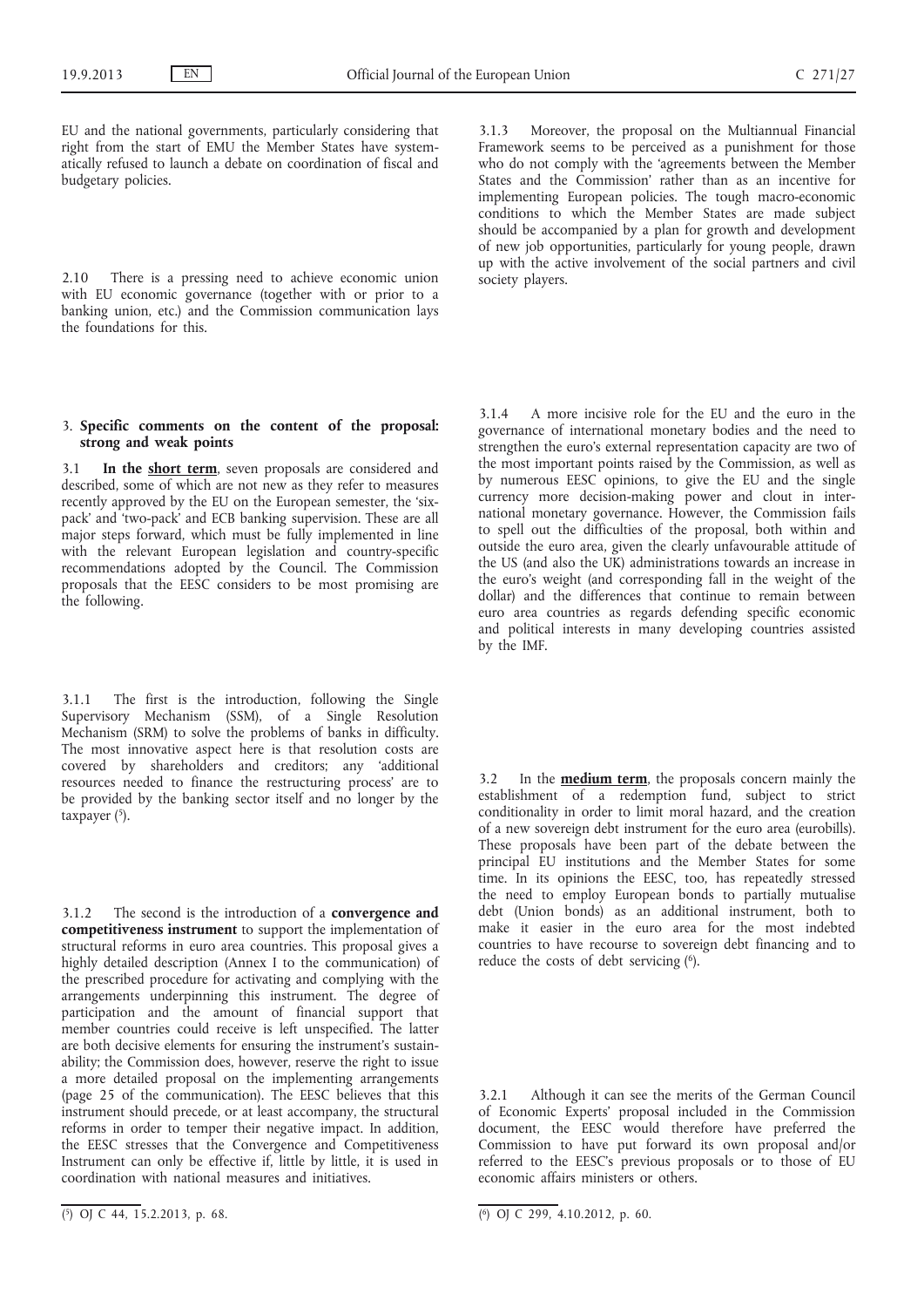3.2.2 In any case, the emphasis placed on the redemption fund overlooks the fact that the success of sovereign debt reduction policy depends here to a large extent not just on progress made in reducing public spending but, first and foremost, on increasing revenue. This is the right path to take, and for much longer than the medium term, to bring the debt/GDP ratio back down below the Maastricht threshold. The best proposal may still be to introduce Union bonds, as the Committee has already illustrated in detail (7). Clearly, however, the problem is not what technical instrument to use but rather what solution to apply.

3.2.3 In addition, the proposal as a whole follows the rationale of the Stability Pact in terms of Member States' obligations, but fails to introduce any new element that would signify a change in the focus of these policies, which can no longer continue in the same direction.

3.3 As to the **longer term**, which is covered less fully in the Commission document, EMU is envisaged as evolving towards the completion of banking, fiscal and economic union. These are certainly goals which the EESC supports, provided that the arrangements necessary for their achievement are defined. The EESC agrees that full integration of Member States' economic policies must be achieved, particularly as regards fiscal and economic measures, along with a single EU budget with its own financial resources and autonomous fiscal capacity.

3.3.1 With regard to the institutional aspects, the communication confines itself to describing them, identifying the foundations on which it will be possible to build an Economic and Monetary Union that is stronger in terms of its legal framework and governance of the main economic policies, while making no mention of the macro- and microeconomic conditions required to secure the long-term viability of the proposals.

3.3.2 The EESC believes that with such an ambitious goal success can be achieved by implementing reinforced cooperation with the aim of moving towards political union. This process could be facilitated if the partially-implemented reforms in the international macroeconomic context concerning operating rules for the credit and financial markets, macro- and microprudential supervisory mechanisms and a reduction in the macroeconomic imbalances (starting with the US' deficits and China's surpluses) that have exacerbated the financial crisis were to be completed. Without considerable progress of this kind further economic and financial crises will be hard to prevent.

#### 4. **Political union**

#### 4.1 *General principles:*

4.1.1 The EESC welcomes the Commission's attempt to address the EU's current democratic deficit, as well as the idea that the main problem is the transfer of sovereignty. It is thus launching a process to achieve political union whereby certain 'sovereign' policies that have remained the responsibility of the individual Member States are brought together and managed jointly by means of a more transparent, democratic decisionmaking process, in order to provide the euro with a single voice and European governance. This is EMU's missing link.

- 4.1.2 In this regard, the EESC believes that:
- in the short term, it is not necessary to amend the Treaty, as the EESC has clearly explained in its proposals, and so it would be better to focus efforts on long-term proposals;
- it is true to say that the problem is more serious for the euro area, with regard to which it is completely inappropriate to continue to talk of economic policy 'coordination', but rather of common macro- and microeconomic policies, as in the case of banking union, common European-level surveillance, monetary policy, etc.

4.1.3 The issue therefore lies not in the difficulties of involving the European Parliament, but rather in establishing a common decision-making process for the euro area countries and involving the EP in relation to this. What is no longer acceptable is to maintain independent economic and industrial policies for each country alongside a common monetary policy that penalises the weakest countries' economies and lacks compensatory mechanisms.

## 4.2 *Optimising responsibilities*

4.2.1 The EESC is in favour of involving the EP in the discussion on the proposals for growth, as well as the national parliaments. They should also be consulted and not just 'informed' on the adjustment programmes. We are still, however, in the realm of artificial formalities, a far cry from the way the EU decision-making process ought to be conducted.

4.2.2 On the other hand, the proposals on the political parties are innovative, stating that they should become European in more than just name and act accordingly as single European structures rather than as the sum of so many national bodies, acting in line with the individual Member States or other associations (trade unions, employers associations, etc.).

<sup>(</sup> 7) Idem.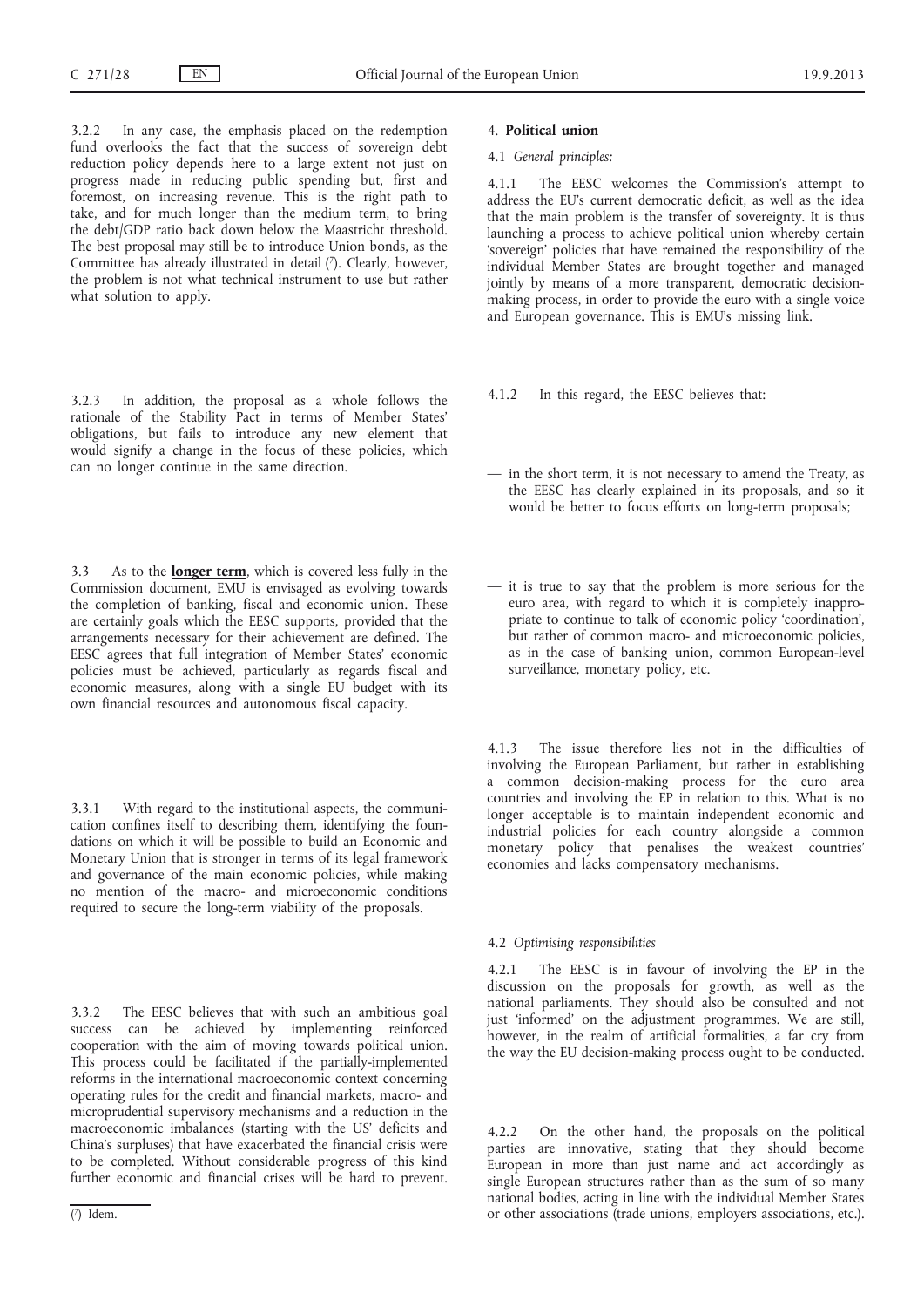4.2.3 It would be advisable for not just the parties, as proposed by the Commission, but also the other major European organisations (such as trade unions, employers' associations, etc.) of the euro area at least, to get themselves organised and adopt a common, European rather than national approach with a view to the 2014 elections. This would be a considerable step forwards, although not enough. In any case it would set a good example for all to follow.

4.2.4 It will be necessary, come the elections, to give the EP constituent power which would enable it (along with the Council) to provide for the transition to political union within a set timeframe, extending majority voting to all areas and giving the European Parliament the right to vote on growth and jobs as well.

## 4.3 *Questions that arise if the Treaty is changed*

4.3.1 The EESC is in favour of merging and unifying economic policies with employment policies, which are two sides of the same coin, although this is an economic rather than a legal issue. On the other hand, a joint decision-making process for all economic policies is needed, bringing together the Europe 2020 strategy, coordination of national budgets, macro- and microeconomic policies, euro area labour market policies, etc. in order to go beyond the current decision-making system. It will take more than the establishment of a special EP committee to transform EMU.

4.3.2 Moreover, it is clouding the issue to suggest that giving the Commission vice-president responsible for economic and monetary affairs the power to coordinate EMU, even together with the EP, could improve the current situation. The example of foreign policy should suffice to illustrate this. Genuine authority should, therefore, be give to the commissioner or possibly a minister.

4.3.3 Such a key issue cannot be resolved through artificial legal and parliamentary formalities if a decision is not first taken to transfer sovereignty in matters of economic, monetary and employment policy from national to European level, as the EESC has repeatedly suggested. 'Economic governance' of the euro area should be established, managed by the Euro Group with decision-making power and majority voting, together with the EP, with the appropriate changes to the Treaty, to be made at once, with the same urgency with which the Fiscal Compact was launched or the banking union addressed, etc. This would make it possible to establish a single market for economic, industrial, growth and employment policies, with countries forming a common vision and taking mutually-supportive decisions in the interests of EU citizens.

## 4.4 *EU external representation*

4.4.1 The EESC welcomes all the proposals on external representation of the euro area. This is a key point of the communication, given the international repercussions of the crisis and the relationship between currencies. At present the euro is like a sheep among wolves. The strategy outlined by the Commission to consolidate the euro area's presence in the IMF consists initially of giving it observer status and only subsequently requesting a single seat. This will take too long, to the detriment of the euro area, which should be given a single voice within the various bodies without delay, as the EESC has been pointing out for some time. Thus, the Commission's proposals may be realistic but they are also hesitant and insufficient in the short-to-medium term. Here, too, everything will hang on what the Council does.

## 4.5 *ECB*

4.5.1 The approach taken to the ECB is inadequate. Furthermore, the EESC disagrees with the statement that the Treaty must 'strengthen democratic accountability' of the ECB, as the ECB is a body where decisions are already taken by majority voting (unlike the Council). In addition, the problems and role of the ECB are of a different nature and supervision cannot be taken in isolation as the Commission communication seems to suggest. Issues include the extension of its remit to include growth and jobs, along with stability and inflation.

4.5.2 To this end, care must also be taken to ensure that the mechanisms for conveying the ECB's policies to the real economy work properly. The recent, unconventional measures taken by the ECB to make these mechanisms more effective, consisting of both injecting liquidity into the banking system (the CBPP and LTRO programmes) and buying government bonds on the secondary market (the SMP and OMT programmes), can be seen as an initial step in the right direction, but they do not as yet amount to the ECB acting as lender of last resort, able to take its own decisions autonomously where necessary, which (as all are aware) would require a Treaty change.

4.5.3 The decision-making autonomy of the ECB and the instruments it can use to act in its role of lender of last resort need to be strengthened, not in order to increase Member States' or the EU's indebtedness but to give the euro greater credibility and curb the speculative attacks on the sovereign debt of the most indebted countries. The EESC points out, with particular reference to the impact of ECB interventions on the sustainability of public debt, that the mere announcement of this manoeuvre helped to ease tensions on both the euro area government debt securities market and the financial and credit markets.